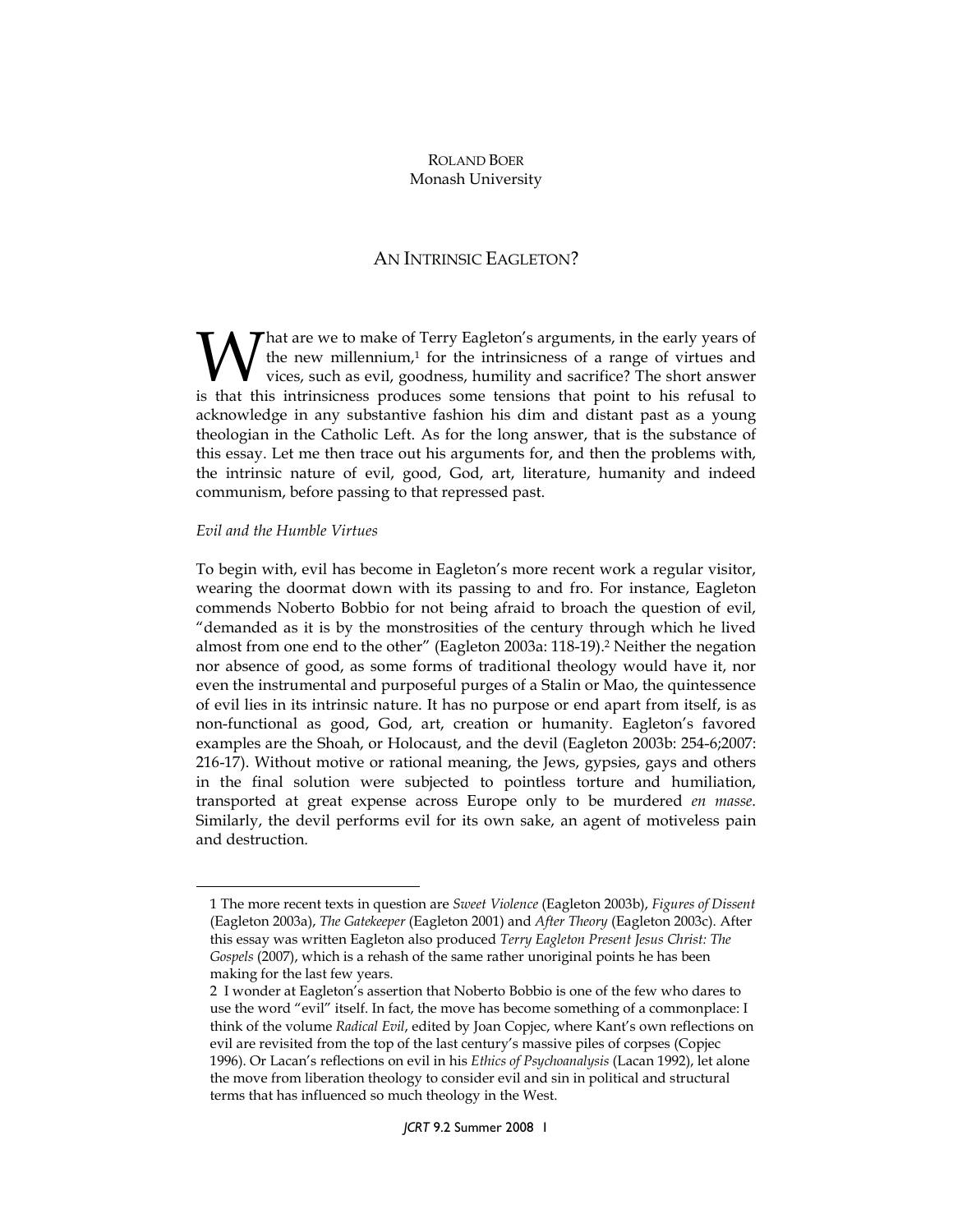I have a few quibbles with this notion of intrinsic evil. To begin with, the central term that Eagleton himself does not seem to want to name is theodicy, the traditional three-way contradiction between God's goodness, justice and omnipotence. And the problem for theodicy is precisely the sort of gratuitous suffering, the absolutely purposeless evil that exists for its own sake. I can agree with Eagleton that the value of a figure like the devil is that he reminds us of the positive, palpable nature of evil, that it is not merely the absence of God or goodness; or even that when middle class values such as thrift, prudence, temperance and sexual repression dominate, the devil becomes much more enticing and alluring, the "flipside of suburbia" (Eagleton 2003a: 21). But I am not sure that meaningless evil is the end run of any theological consideration of evil itself. Is not the instrumental reason, charted so well by Horkheimer and Adorno, that he so quickly dismisses also inherently evil? I think here not of the calculated and malicious individual act, say running over your former spouse's cat or calling on Osama Bin Laden to assist with a personal enemy. There are a host of blood-soaked examples, such as the depredations of imperialism, both of an older colonial and neo-colonial age, or the necessary exploitation by which capitalism itself operates, or the long history of the oppression of and assault on women, let alone the Holocaust which is only the most widely known and commented upon of genocidal and racist acts. Is this not even more sinister than evil for its own sake? The devil himself in traditional Christian theology engages in his campaigns of mayhem and disruption precisely for the sake of world domination. He knows he can't win, but he will give it a damn good try all the same.

However, Eagleton gives the intrinsic notion of evil a curious psychoanalytic twist:

The demonic are those who sense some frightful non-being at the root of their identity, and who find this sublime chaos embodied in a particular figure, whether Jew, woman, homosexual or foreigner. Exterminating this otherness then becomes the only way of convincing yourself that you exist. Only in the obscene enjoyment of dismembering others can you plug the gap in your own being, warding off the threat of non– being by creating even more of the stuff around you…. The damned cannot relinquish their torment because it is bound up with their jouissance, cannot escape the brutal sadism of the Law because this is just what they desire. And this is why they are in despair. But since we all desire the cruelty of the Law, at least if Freud is to be credited, evil of this kind is at once gratifyingly rare and exceedingly commonplace (Eagleton 2003a: 119-20; see Eagleton 2003b: 256-8).

Let me exegete this passage for a moment or two. Eagleton has here enlisted Lacanian psychoanalysis as an astute description of the nature of evil, a thoroughly pessimistic view of life that he finds peddled with uncommon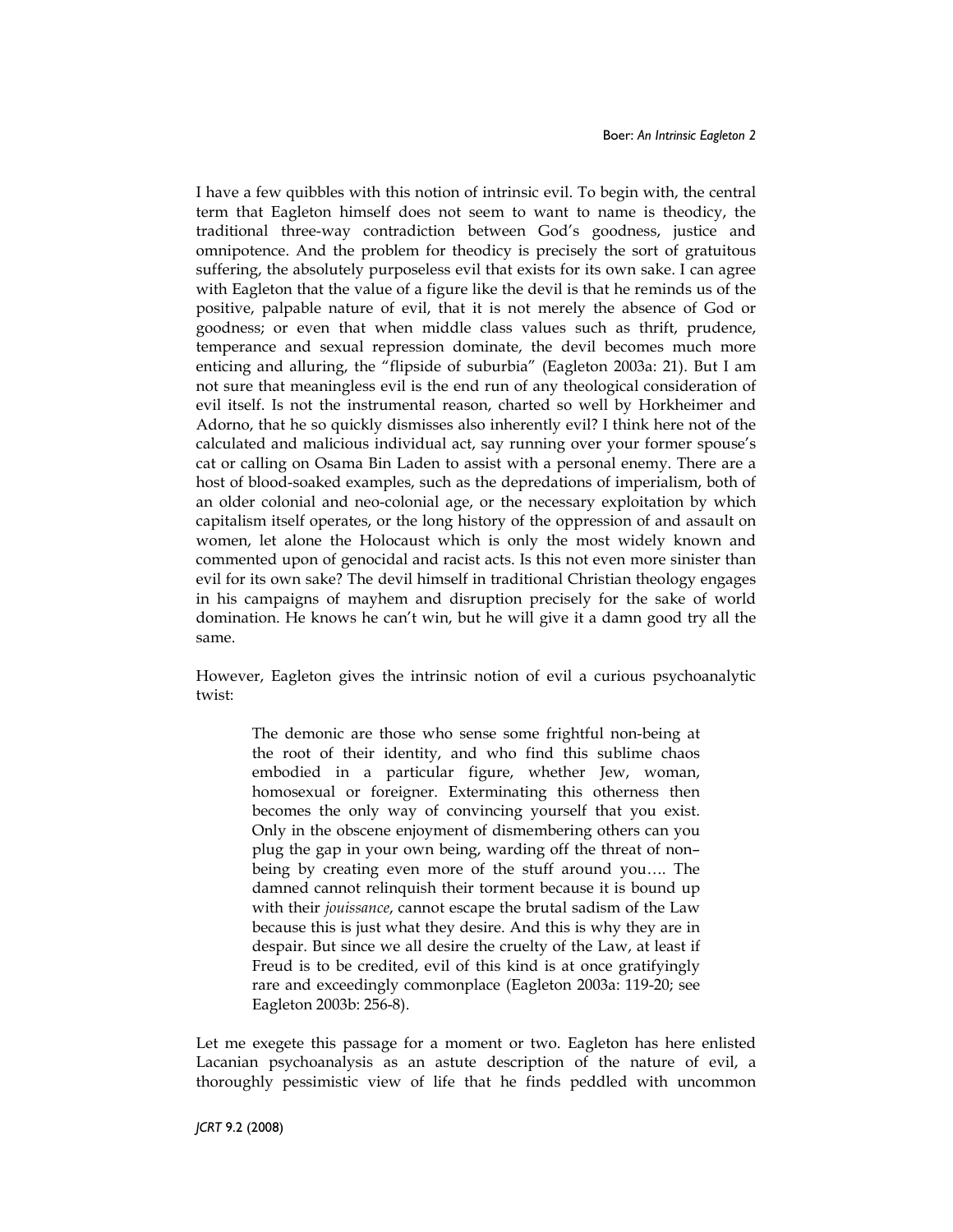enthusiasm in Žižek's work (Eagleton 2003a: 205-6). For Eagleton, however, the Lacanian Real is "a psychoanalytic version of Original Sin" (Eagleton 2003a: 205). Thus, the non-being, or gap or otherness – for Lacan the Real and objet petit a – that one wishes to exterminate or fill becomes what makes us who we are, ie., evil. This is another way of saying that Eagleton subscribes to a fairly conventional theological anthropology: human nature is by definition fallen nature. It is just that Lacan provides another way of describing, alongside Paul who becomes the first psychoanalyst, such a fallen humanity. Indeed, the Paul that Eagleton likes is the one in Romans, where he ponders the paradoxes of the law (Eagleton 2003b: 150). The law, for Paul, is not what cuts off sin and the desire to sin, what holds us from falling into the morass of sin. Rather, the law generates the knowledge and desire for sin in the first place (Eagleton quotes Romans 7:7<sup>3</sup> ), which Eagleton then reads in Lacanian terms as the taboo on which the law is based, the excess that enables the law to be what it is. What he neglects to notice is that in Paul's argument this means that the Jews, those who have been recipients of the law, have a far greater responsibility since they are the ones who know what sin is. But in this distinctly Calvinist moment,<sup>4</sup> Eagleton suggests that there is no way out of this mess by our own devices, since we are trapped in the vicious circle of the law itself: jouissance is then the need to transgress the law, a transgression on which the law itself is based, in order to savour the punishment that follows. One's ultimate obedience is to transgress; the sadistic law demands this obedience and yet punishes us for that obedience.<sup>5</sup>

Again, there are some problems with this psychoanalytic argument. If psychoanalysis describes the status quo, the state of evil out of which we can in no way extract ourselves, then there is no room for a homeopathic approach. We can work out our own salvation about as much as a piece of wood. The earlier Eagleton, the Left theologian of more than three decades earlier, is not so sure: "Fallenness is the history of the linguistic animal, man; and the Christian belief is that it cannot be entirely overcome by his own power" (Eagleton 1970: 54). The "entirely" is the crucial qualifier, generating a Roman Catholic ambivalence which he would not relinquish – good works will get you part of the way but you need Christ's help to get you over the hump. In the text from 1970, The Body as Language, he argues that human beings can be only partially successful, since

 $\overline{a}$ 

<sup>3 &</sup>quot;If it had not been for the law, I should not have known sin. I should not have known what it is to covet if the law had not said, 'You shall not covet'" (Romans 7:7).

<sup>4 &</sup>quot;And before the infinite, as every good Protestant knows, we are always in the wrong" (Eagleton 2003b: 52).

<sup>5 &</sup>quot;The Law is not in the least averse to our delight, so long as it is the pleasure we pluck from allowing its death-dealing force to shatter us erotically to pieces. It is tender for our fulfilment, ordering us to reap morbid gratification from destroying ourselves; and the more guilt this self-odium breeds in us, the more we clamour for the Law to chastise us and so deepen our pleasure. Like all effective authorities, the Law goodheartedly encourages the participation of its subjects. In admirably paternalist spirit, it wishes us to take a hand in the business of torturing ourselves, work all by ourselves, make it appear that our self-undoing is our own doing, so that it may accomplish its ends all the more successfully" (Eagleton 2003b: 269).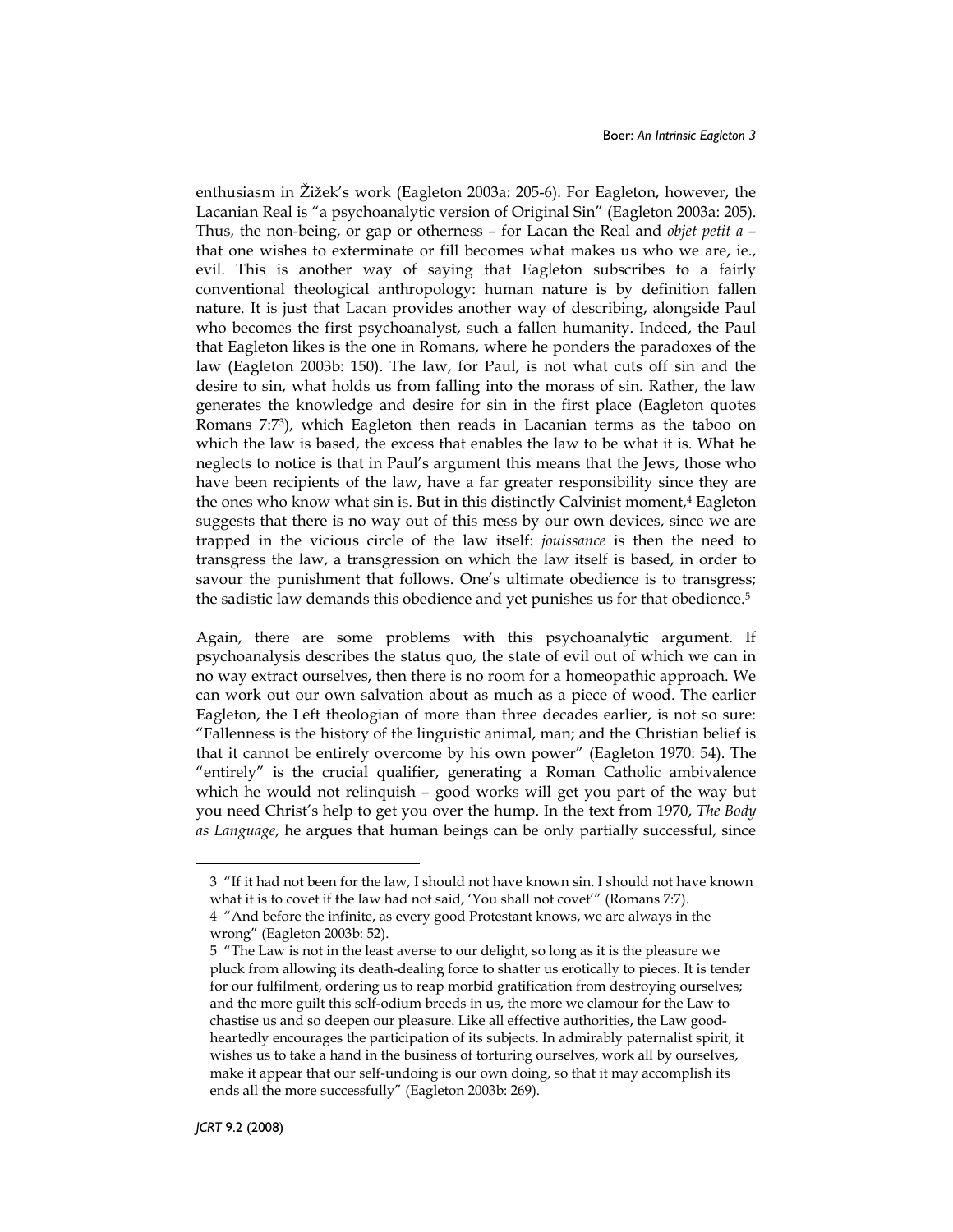the conditions for such fallenness – language as the source of both human community and of the objectification and exploitation of those in that community – block the possibility of completely repairing the fault.

Even the later Eagleton isn't quite so happy with the bleak picture psychoanalysis provides. Just when we thought that the Law was a pit of quicksand from which we can't extract ourselves, Eagleton switches to a developmental model, in which the realm of Law is for the immature, children and the like, from which we then grow up into virtue and ethics, which are of course also intrinsic. Once we supersede the written law, kicking the ladder away when we have attained maturity, the Law itself is written on our hearts. Basing himself on his favored letter of Paul to the Romans – the one that will draw in Žižek and Badiou as well – Eagleton calls this the law of love, the move from the rulebook to the "spontaneous habit of virtue" (Eagleton 2003b: 166).<sup>6</sup> This shift is curious in a couple of counts: the move comes from within the Law, and all we need to do is grow up. Further, we progress from the Law to virtue in the same way that salvation moves from cultic observance to ethics. On both registers – the move from Law to virtue and the internal nature of this move – we are still in the end contained within the realm of the Law. This is hardly a Law in which we are trapped, from which we can't extract ourselves except by some external assistance. Theologically that assistance is covered by the term grace. What has happened, it seems to me, is that Eagleton has slipped from a Protestant to a Roman Catholic line on this question: William Blake and Lacan (in whose company I can also discern the silhouette of John Calvin) have given way to a characteristic Roman Catholic concern with ethics and the moral life, in which there is a glimmer of potential within each one of us.

Now the problems start mounting, especially when we turn to the other great intrinsic item, goodness. On the one hand, goodness is as self-sufficient as evil, and the immediate reason for such an argument is to avoid some notion of recompense for goodness, some reward for virtue. Rather, in "a world as shabby as this, goodness doesn't get you anywhere" (Eagleton 2003a: 119). Fair enough, for too often in Christian thought more generally, goodness is attractive only if there is some trade-off. On the other hand, Eagleton's response is dualistic: evil has "some formidable opponents," namely "humility, modesty, meekness and other such virtues" (Eagleton 2003a: 120; see also 2007: 103-39) to which he adds elsewhere "[v]ision, courage, dedication, loyalty, selflessness and endurance" (Eagleton 2003b: 74). Above all there is love (he might have quoted 1 Corinthians 13 here): not the well-worn lurch of lust and a warm glow for another human being, but an indifferent, unconditional, impersonal and, especially, a public and political law of love that has its benchmark in the love for enemies and strangers (see Eagleton 2003b: 166-8). Ordinary virtues, no doubt, hardly a match for the sophistication and massed forces of evil. Yet implicit in the opposition is a

 $\overline{a}$ 

<sup>6</sup> The mention at this point in Eagleton's text of feeding the hungry, visiting the sick and those in prison depends not on Paul, but on the apocalyptic passage of Matthew 25:35–36.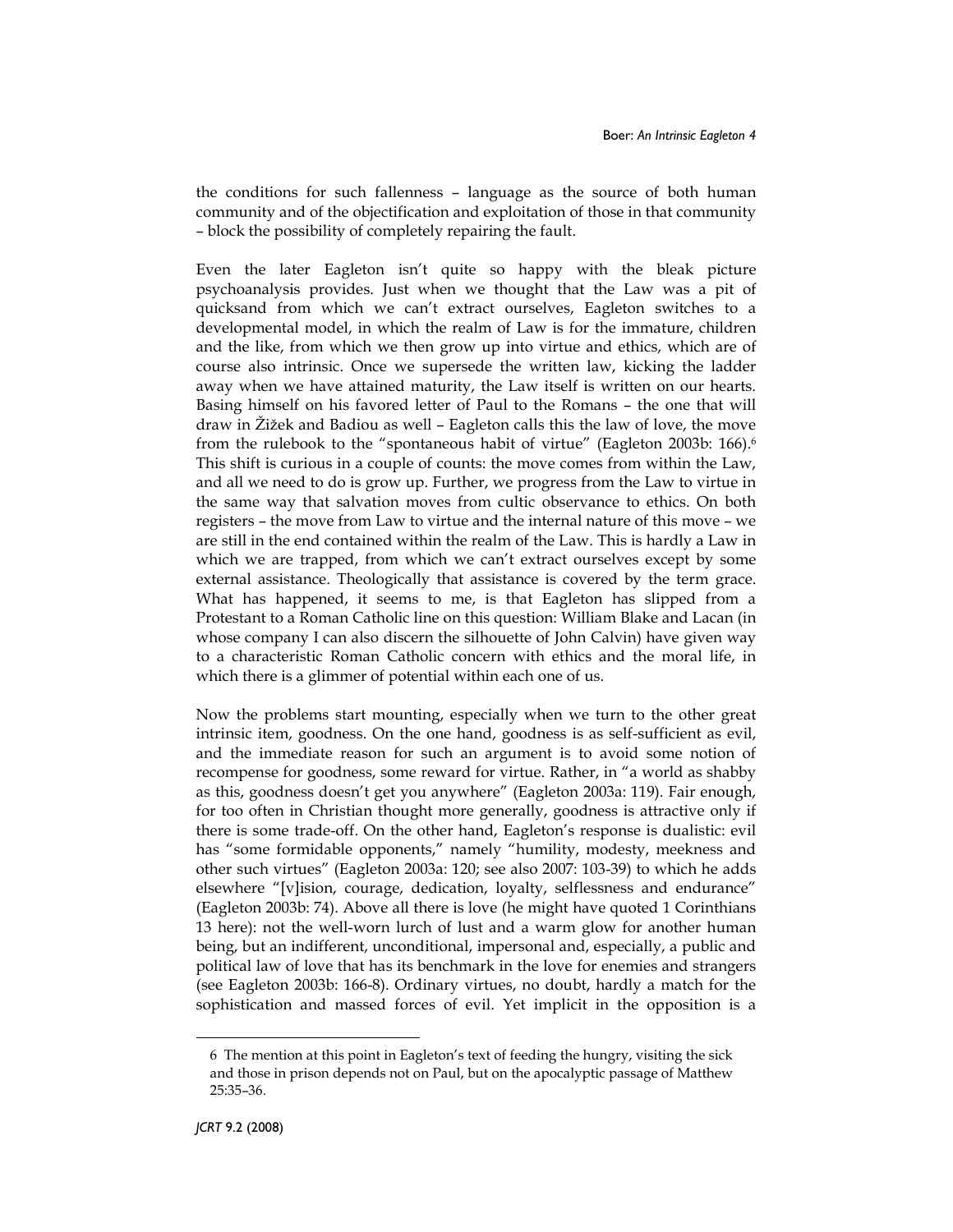dualism, a mutually exclusive opposition between good and evil that sits ill with their intrinsic natures.

The hint of a tension accelerates into a full–throttled contradiction before we know it. Just when we thought good and evil were sealed off from one another, existing for no purpose apart from themselves, Eagleton indulges in a rare moment of dialectics, this time in a discussion of the ambiguities of modernity. In this case he argues that over against the conservative nostalgia for a fabled golden era, liberal progressivism and postmodern amnesia (the usual three targets), only Marxism "insists that modernity has been a revolutionary advance in human welfare, and, with equal passion, that it has been one long nightmare of butchery and exploitation" (Eagleton 2003b: 241; 1970: 22). As he finds in his favored example of Thomas Mann's Dr Faustus (Eagleton 2003b: 246-7, 249-50, 260-1; 2007: 90), capitalism is full of promise and its denial, the offering of undreamed of opportunities only to whip them away again – from feminism to the anti-colonial movement. The only terms appropriate to such a political economic system are irony, ambivalence and oxymoron. In more specifically theological terms, what we have here is the dialectic of good and evil.

What is going on here? Eagleton risks being caught by a tension of his own making. If good and evil operate purely for their own sakes, without reference to anything beyond them, then how can they be in dialectical opposition? He equivocates, between an opposition between good and evil that is "positive as well as insidious" (Eagleton 2003b: 246) and an existence all for themselves, but what he wants to avoid is the theological position, often implicit in the various texts he discusses (Eagleton 2003b: 346-7), that virtue can only arise through vice, that the necessary condition of good is the free run of evil itself: "If good would not be good without evil, and if God's greatest glory lies in his bringing the former out of the latter, then the two states of being are mutually dependent" (Eagleton 2003b: 247). But such a dependence leads to the difficult position that we would never be rid of evil unless we dispensed with goodness as well, and for Eagleton this would leave no possibility for a change for the better. Hence the argument for the autotelism of evil and the demonic, as well as of the intrinsic nature of the good that I have outlined above and to which Eagleton devotes a large slab of text in Sweet Violence (Eagleton 2003b: 253-73). Yet, the neat sidestep that avoids the trap of a mutual dependence of good on evil only lands him in another snare equally problematic. For if good and evil are intrinsic, sufficient only to themselves – no matter how much ontological depth such a position might provide Marxism's dialectical reading of capitalism – then the possibility of lining up the modest virtues Eagleton espouses against evil falls by the wayside. One way out of this problem is to argue that any opposition to evil must be an accident, entirely outside the autotelism of goodness, done purely for the heck of it. In the same way that God's act of creation is entirely contingent to his nature, entirely unnecessary, that which is good might well not oppose evil, and the fact that it does is not necessary to the nature of goodness. It just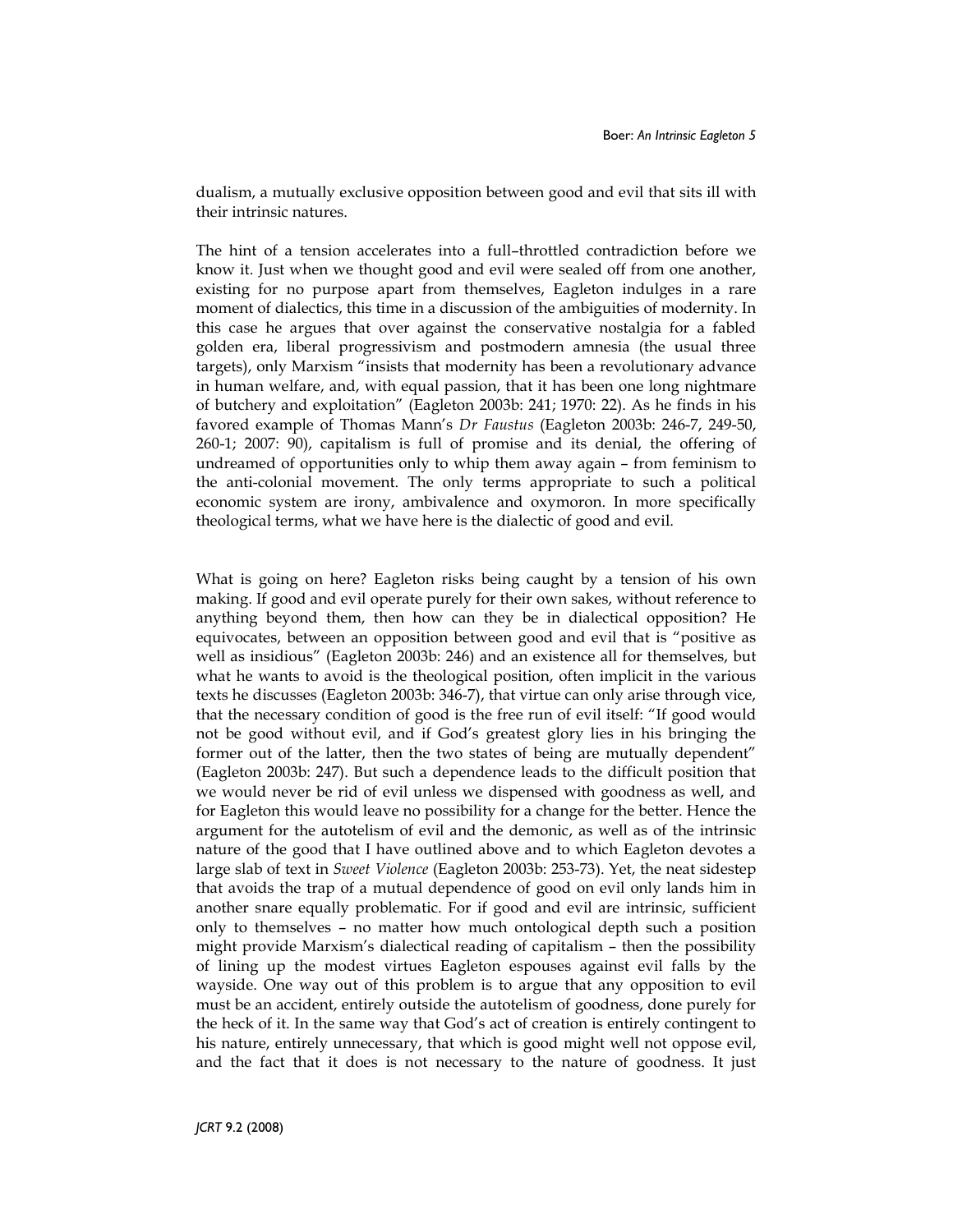happens that it does so. But Eagleton does not make this move, preferring to court a curious dualism.

Another way over which he places a large "no road" sign is the radical monotheism of certain parts of the Hebrew Bible, such as Isaiah, Ezekiel and Job, in which God is the source of both good and evil. In this case autotelism is restricted to God alone, but such a position would lead Eagleton back into an unacceptable situation in which both were dependent on each other. What autotelism gives him with one hand – God's complete autonomy – it takes away with the other, and I suspect he is more interested in good and evil, that is, the question of ethics, than God.

This preference for ethics would explain the absence in Eagleton's theological reflections of a central feature of the notion of evil, namely the ontological point that evil is an affront to God. For Eagleton evil is an entity unto itself, a selffulfilling and self-serving mode of being that requires no outside purpose or justification. But, as I argued above, there is a tension between the intrinsic nature of evil on the on hand, and a certain dualism, the unavoidable opposition of good and evil, on the other. I want to suggest that this tension is a mark of Eagleton's effort to sidestep the notion that evil is a fundamental offense before God, that God's own nature cannot abide evil and therefore constantly works for its eradication. This position of course follows a different line from that of radical monotheism, where God is the originator of both good and evil. By contrast, here evil is not part of God's nature, and it must therefore have an external cause, which is either human free will or the devil himself. The objection that immediately follows – are not human free will or the devil ultimately God's creations? – misses the point, for the paradox of free will is that God wants not automatons who will mechanically worship him (the reason why, it was often said in the West, sporting teams from the old Soviet block played so well), but free creatures who want to worship him. The catch is that they may very well not do so….

So Eagleton avoids two traditional theological positions in his discussion of evil (either it originates with God or it is an affront to him), preferring instead to play the intrinsicness of evil and good off against their reliance on each other. In the next section I want to track these tensions down to his repressed past with the Catholic Left.

Art, Religion and Ethics

Thus far I have gathered a reasonable list of intrinsic items: apart from evil and goodness, he also draws into the fray the devil, humility, modesty, meekness, vision, courage, dedication, loyalty, selflessness and endurance. All of these, from humility to endurance at least, really are variations on the good, the humble virtues. The list soon grows, reigning in creation, God, art, literature and humanity. And if I add Eagleton's reflections in a public lecture given at Monash University on 14 September 2000 entitled "God, the Universe and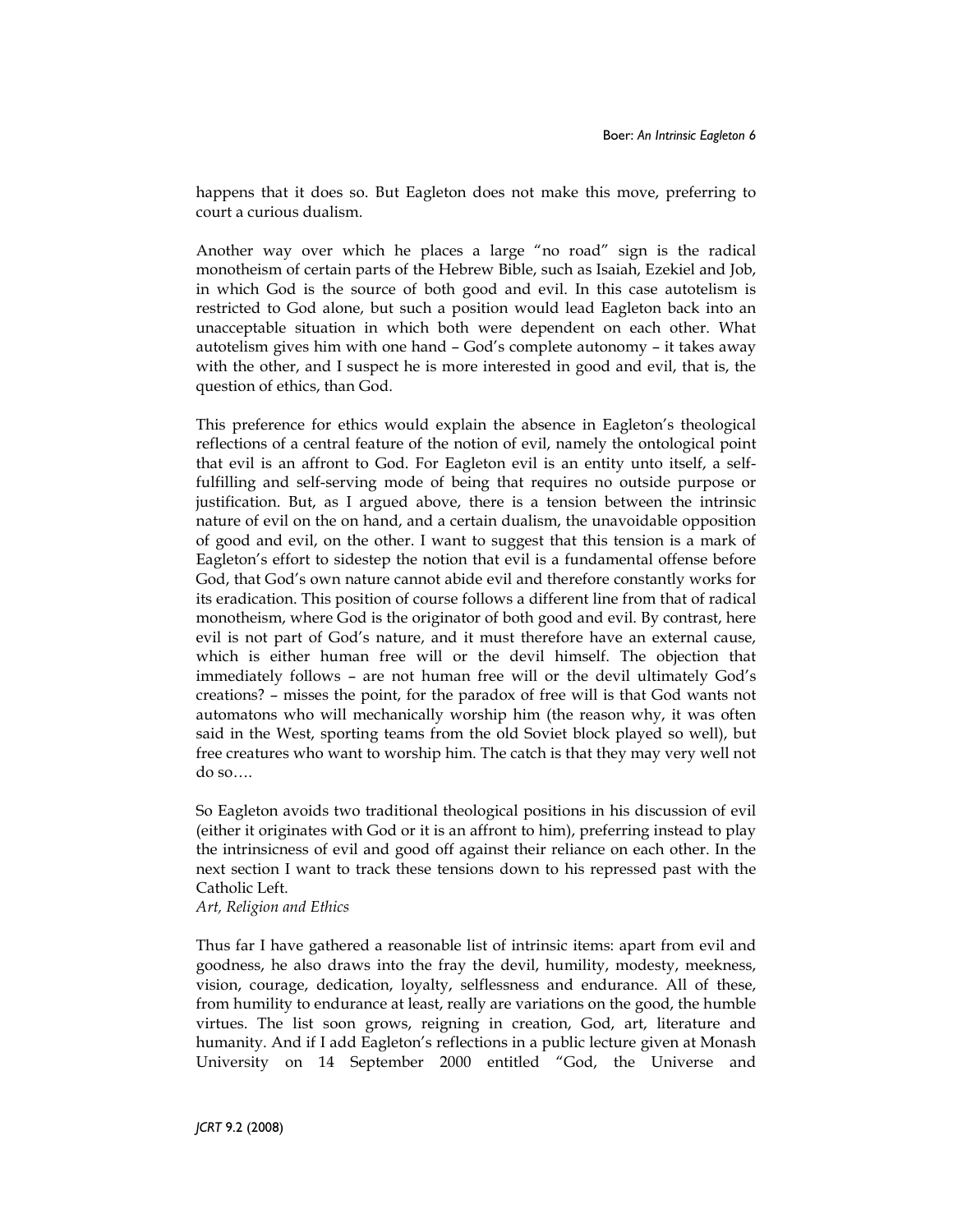Communism,"<sup>7</sup> communism itself could avail itself of such a notion of autonomy and autotelism in order to think about an alternative process by which it might emerge.

The more obvious point to make here, and it is one that Eagleton himself trots out on various occasions, is that under a mode of production in which everything must have a function and a purpose, where what is useless becomes waste or subject to some form of absorption into the vast program of instrumentality, to insist on the uselessness and purposelessness of something is itself a significant political move. Thus, Spinoza, who argued for the autotelism of God, Nature and the human mind, calling for the use of reason and science in a totalizing and universalist metaphysics – all taken as objectionable features of modernity – was also a revolutionary humanist who affirmed to value of humanity and participatory democracy (Eagleton 2003b: 204). Similarly, I recall arguing, in response to the questions of incredulous friends, that the reason I studied Classics for my undergraduate degree was its sheer pointlessness.

Yet, a number of objections come easily to mind. To begin with, the strategy of following avenues of resistance to capitalism in Eagleton's fashion conjures up the image in the early part of Adorno's study of Kierkegaard (Adorno 1989). In his relentless pursuit of Kierkegaard's attempt to banish history from his philosophical system by means of an absolute retreat into inwardness, Adorno famously shows how history haunts Kierkegaard at every turn, until we come upon the autonomous rentiér living on his own. Now Eagleton is hardly Kierkegaard, but his effort to recover Christian theology in terms of the selfsufficient autonomy of God, creation, art, literature and so on, runs a little too close to Kierkegaard's effort to seal himself off from the emergent capitalism that he regarded with horror. At least Eagleton resolutely refuses to follow a dialectical line that Kierkegaard was to seek out and which Adorno gleefully explicated as rattling to pieces under its own contradictions. The deeper danger, it seems to me, of Eagleton's fondness for purposeless activity, done for the heck of it, is that this particular feature drawn from the long tradition of theology has become nothing but a leitmotif of the deeper logic of the liberalism he everywhere seeks to demolish. In a fashion reminiscent of the wholesale recasting of the role of money, or for what passed as private property before capitalism, so also liberalism has taken up to a whole new level the idea of the individual creative being, autonomous and beholden to no-one but himself. The difference is that such activity used to be by and large restricted to God.

Indeed, in what follows I would like to pick up Adorno's approach to Kierkegaard: in the same way that he finds history at every turn in Kierkegaard's resolute effort to banish it, I want to ask what is being excluded in Eagleton's espousal of autotelism. And in the same way that Adorno stayed with Kierkegaard's texts, rather than bringing in history from outside, so also will I

 $\overline{a}$ 

<sup>7</sup> Part of the content of this lecture made its way into the chapter "Revolution, Foundations and Fundamentalists" in After Theory (2007: 174-207).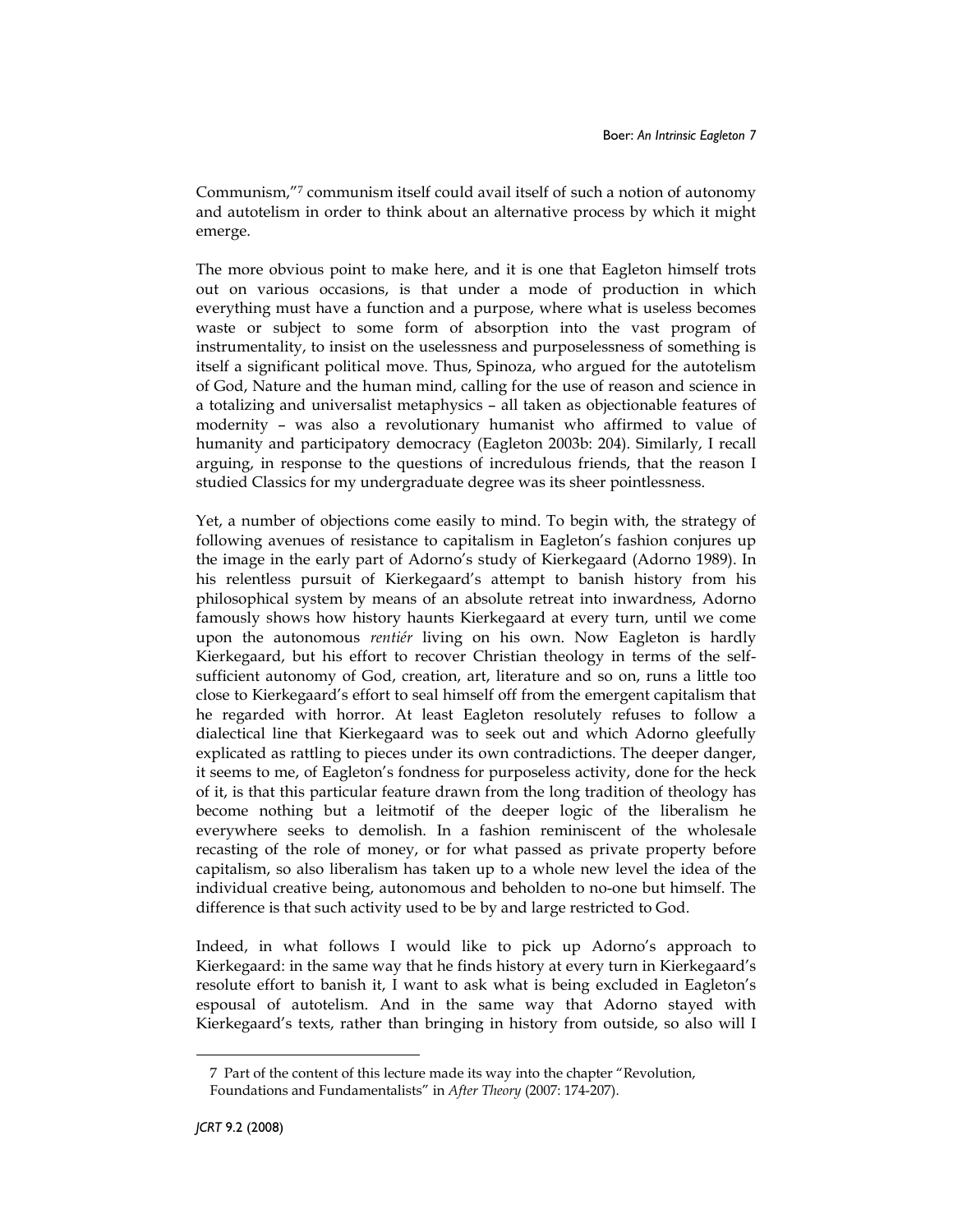stay with Eagleton. Thus, there is his well-known argument that art replaces religion. From there I move on to ethics, theology and Eagleton himself.

As for art and religion, in an argument that mutates a little over time, Eagleton argues that art itself has come to take on many of the functions of religion as the latter declined in the West. Or at least some of art's major proponents felt that it should and could become the religion of a secular age. Thus reverence for the aesthetic replaces a religious transcendence lost in the bleary, disenchanted post-Enlightenment world. Both religion and art "are symbolic forms; both distill some of the fundamental meanings of a community; both work by sign, ritual and sensuous evocation. Both aim to edify, inspire and console, as well as to confront a depth of human despair or depravity which they can nonetheless redeem by form or grace. Each requires a certain suspension of disbelief, and each links the most intense inwardness to the most unabashedly cosmic of questions" (Eagleton 2003a: 96-7). I am not so much interested in the multiplication of parallels – such as that between artistic inspiration and that of the Holy Spirit, or that there is a corporate dimension to art that is as hierarchical and code-governed as the Church – nor even in the argument that literary interpretation or the modern social and physical sciences have their enabling possibility within theology and biblical interpretation. It is not just that art derives in various ways from religious art, argues Eagleton, but that art is in a strong sense the replacement for religion.

However, what does draw my eye as it glides easily over Eagleton's endless written pages, are some crucial slippages and assumptions, but ultimately the defense of religion against art. "Religion" is, of course, a code word for Christianity, which for Eagleton really means Roman Catholicism – an easy point to make by now but one that is worth reiterating given the inveterate tendency for "religion" to return. As for art itself, Eagleton slips literature in through a trapdoor at various points without drawing undue attention to its arrival. At one level, literature can hardly be separated from the realm of art, but when his examples include Matthew Arnold, F.R. Leavis, Coleridge, Joyce, D.H. Lawrence, I.A. Richards, Henry James and Iris Murdoch then we can't help but feel that he is in fact speaking about a very specific English tradition that stands in not only for literature in general, but also art. What we get by the end of these slippages is not so much an argument that art replaces religion, or at least that some people have tried to do so, but that English literature replaces Christianity.

With this in mind, let me return to the Eagleton's infatuation with autonomy: "The metaphor of artistic 'creation' has always been latently theological, a reenactment of God's fashioning of the world ex nihilo. And just as the world is autonomous of its creator (which is part of what is meant by calling him 'transcendent'), so the work of art is mysteriously self-generating and selfdependent, conjuring itself up miraculously out of sheer nothingness, obedient to no law but that of its own unique being" (Eagleton 2003a: 97). Art replaces religion, taking on the mantle of autonomy: one intrinsic self-generating system takes the place of another. Or is that English replacing Christianity? The whole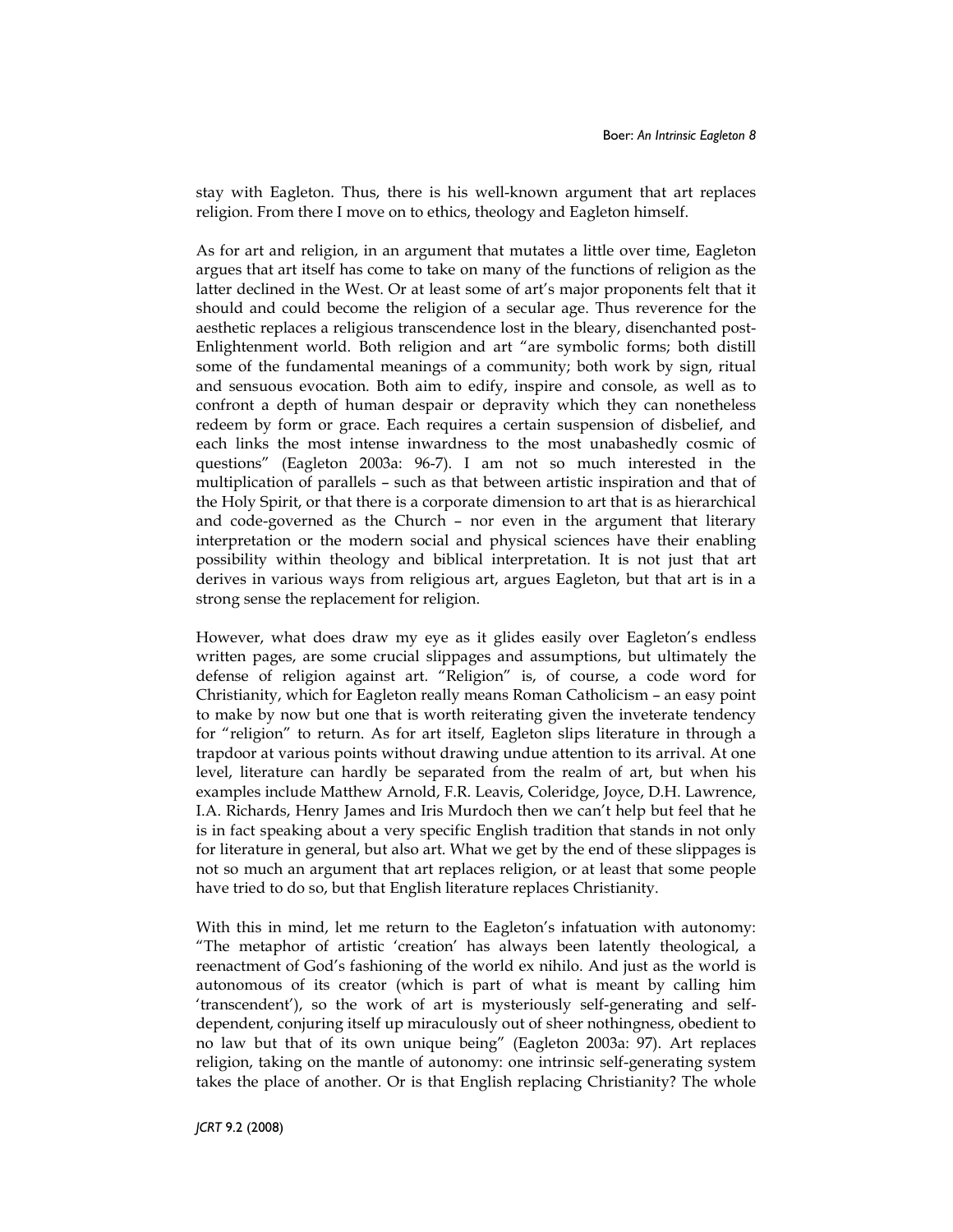equation loses altitude when the lofty universals of art and religion crash down to the peculiar and parochial concerns of one religion and one tradition of literature. The problem here is not merely that the emperor finds his flabby body on ludicrous display, but that the slippage itself, from English and Christianity to art and religion, is part of a deeper universalizing logic that best goes under the name of "catholicity." And of course both English and Christianity have been at the heart of a global empire on which the sun set not so long ago, the most audacious effort to universalize some curious particulars.

What Eagleton misses in this very English discussion is that the burning issue in 18<sup>th</sup> and 19<sup>th</sup> century debates that circled around the questions of Christianity, society and culture was that of morality. With the noticeable decline in Christian observance, marked as Gramsci noted so astutely, by the fact that Christianity was no longer the untranscendable horizon of culture (Gramsci 1995: 29; 1992: 223-4), commentators struggled to find something that would provide the moral undergirding for society. For some, without "religion" chaos would ensue, since there would be no moral codes; for others, a substitute was needed, and one of those suggested was literature, or English. And it was not so much rampant copulation in the streets, theft, arson and murder of which they were afraid, but the newly conscious masses of the working class. The issue was then rather more crowd control, the coercion and persuasion of what Gramsci would call hegemony.

These deep debates over morality are a far cry from the autonomous and purposeless nature of both Christianity and English (or even religion and art) on which Eagleton is so keen. But his own defense of "religion," which we have come to expect, over against art, literature and cultural studies, invokes not the inherent uselessness of Christianity but the opposite. For Eagleton, history, mass appeal, ecclesiology and the robustness of theology put it furlongs beyond art or literature, which turns out to be "too delicate, and too impalpable, to be bent to such ambitious ideological ends" (Eagleton 2003a: 99). Which ends? The rendering of art into a political program, finding an alternative mythology, or even a philosophical anthropology: it is simply not up to the task, being not even half as tough as Christianity, which has been and can be all of these things. In the end, Christianity is a mass phenomenon over against an elitist and marginal one, linking high and low culture, an intelligentsia and the people, a symbolic and arcane system with the daily lives of millions. One would have to a dupe to miss Eagleton unequivocal defense, from "history's most astonishingly successful solution" (Eagleton 2003a: 99), through "no secular cultural project has come even remotely close to matching this extraordinary achievement" (Eagleton 2003a: 99), to "in terms of compass, appeal and longevity, it is far and away the most important symbolic form which humanity has ever known" (Eagleton 2003b: xvi-xvii).

Eagleton comes close to the concern with morality and ethics that taxed intellectuals and commentators a century or two ago. Indeed, Eagleton has been intensely concerned with ethics from his earliest writings. When he argues that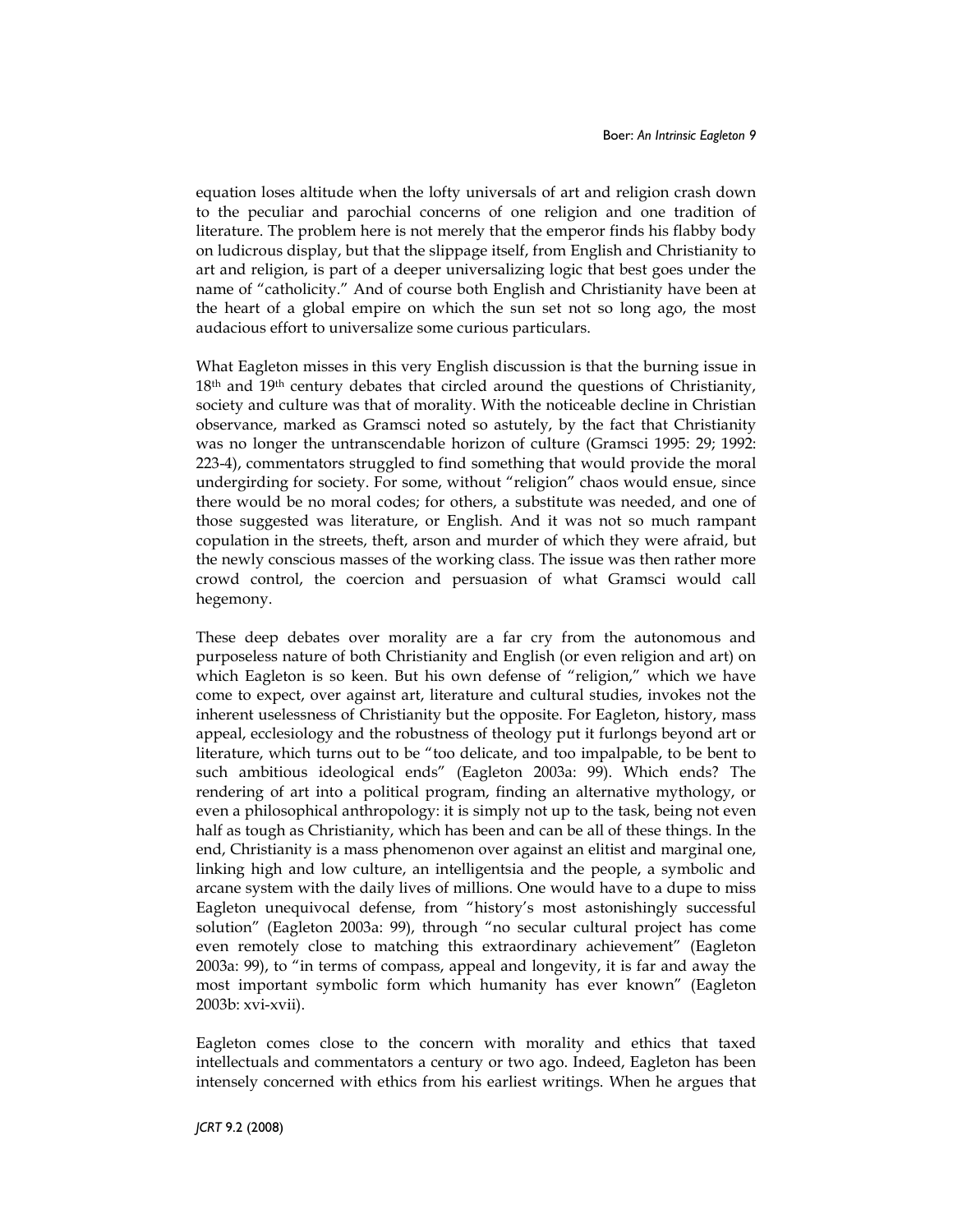salvation depends on how we create community in the world and not our private love for God (in Cunningham et al. 1966: 6), and when he invokes the values of self-sacrifice and martyrdom as a life of service to others, the shift from law to an ethics of the heart, or the values of humility, modesty, meekness, altruism, vision, courage, love and so forth – all coming under the umbrella of the good – in opposition to the powers of evil, and especially his profoundly ethical christology of the executed political criminal, then everywhere we look we see yet more virtues. As far as Eagleton is concerned, Christian theology, especially the brand with which he is familiar, provides by far the best resources for what can only be described as a moral or ethical politics.

Yet such an ethical position clanks loudly against his liking for autotelism and the intrinsic nature of God, good, evil and whatnot. Given his liking for the implicitly anti-capitalist position of the uselessness of certain activities, done purely for themselves with no ultimate purpose in mind, his concern with a political ethics constitutes an almost unworkable contradiction. The whole problem comes crashing together in an important discussion of Milton, whose Samson Agonistes is a sustained denunciation of God's justice: "On a Catholic view, God wills what is good; on a certain Protestant view, things are good because God wills them" (Eagleton 2003b: 211). Of course, the latter position is the end run of autotelism, although characterizing it as Protestant is a little too easy. Pure autotelism removes God from any obligation or relation with anything outside himself. And Eagleton clearly does not like the implications: way beyond our sense of justice and love, God's justice would then be like a tarantula that "had some notion of elegance but one light years removed from our own" (Eagleton 2003b: 210-11). In fact, it produces an entirely arbitrary and capricious God given to a vacuous and tyrannical freedom, one who is beyond rationality and justice since he created it, and, we might add, love, humility, hope and the other virtues. Hence Eagleton's preference for the so-called Roman Catholic position, which is itself as much a caricature as that of the Protestant position. It boils down to the point that there are various autotelic items, from evil to art, among which justice and love must be included. These, it seems, exist apart from God and to them he is beholden. Is God's freedom constrained, then? You can't have your autotelic cake and eat it too. A compromised autotelism is no autotelism at all. Either God is completely self-sufficient or he is dependent on something else. The response to this impasse is surprisingly straightforward and comes from theology itself (Anselm for instance, but also Calvin): what is good or just is so because God decrees it to be so; but they can be nothing other than the goodness or justice we know since it is in God's nature to be just and good in precisely these fashions. Even if, to invoke an old distinction, love, justice, goodness and so on are attributes of God, they cannot be in contradiction with his nature.

Eagleton's holding back at the last minute, his unwillingness to pursue autotelism to its logical conclusion, is but a signal of another direction for theology in his work. For, contrary to his assertions, theology does seem to have a distinct usefulness and purpose, from providing life-giving meaning to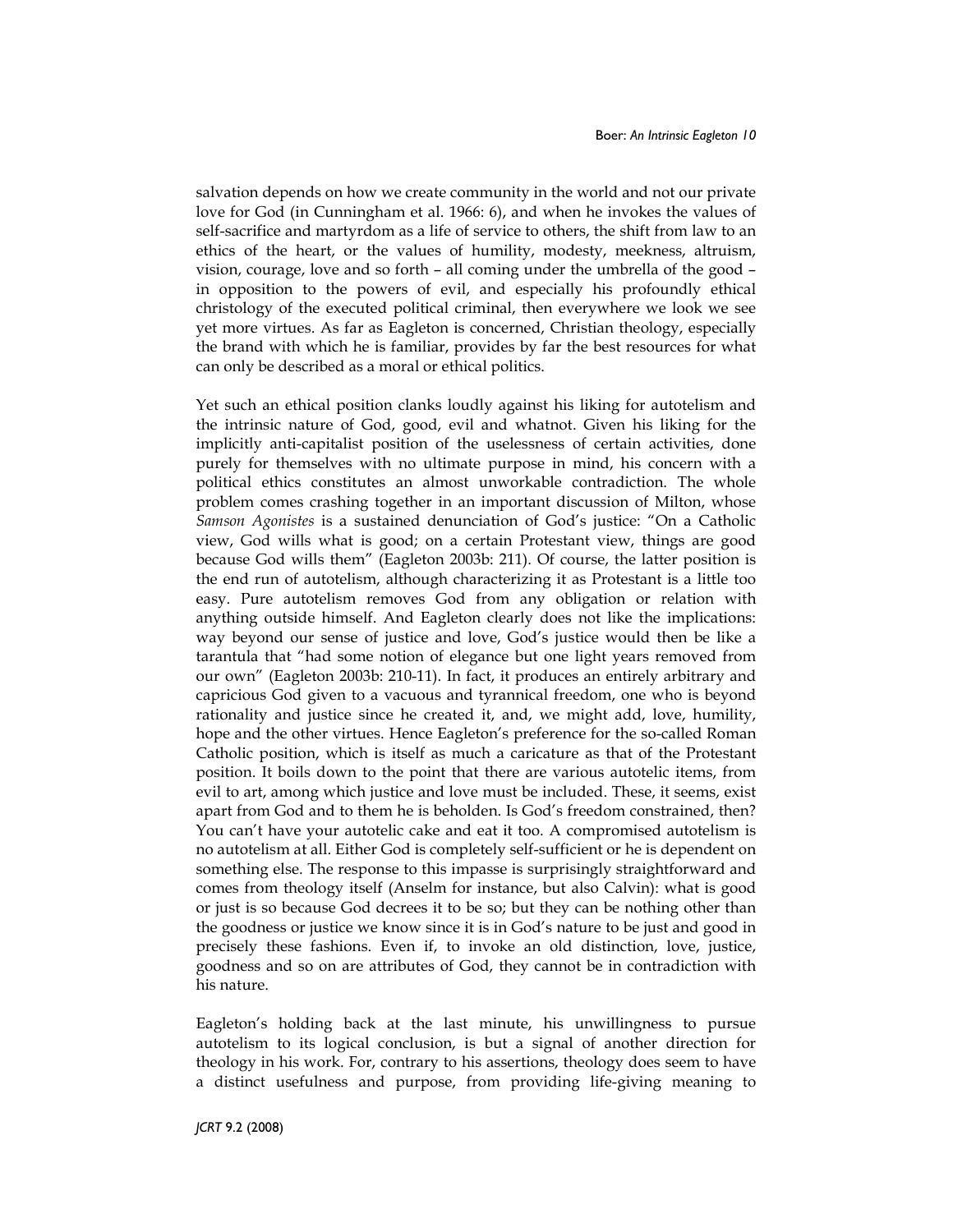collective integration. As his own unannounced shuffle from theology to ecclesiology indicates, theology is not as self-generating or autonomous as it would like to think (or, at least, the God upon which it bases its reflections, and then the universe he created are not self-sufficient). Apart from existing to explicate and direct the beliefs and practices of the faithful – faith seeking understanding, as Anselm would have it – theology is inescapably an ecclesiological activity, its efforts ideally directed towards the benefit of the Church, outside of which it would asphyxiate before too long. The Question of Ecclesiology

As with theology, so also with Eagleton: if theology is not as purposeless as he would like to think, operating in the institutional matrix of the Church, riven as it is with political conflicts, then Eagleton's theological concerns do not emerge ex nihilo. At this point the intrinsic rubber hits the ecclesiastical road. Here all the tensions I have been tracing begin to make some sense – tensions between his assertion of the intrinsic nature of good and evil and their obvious dependence on each other, between the intrinsic nature of God, art, religion and so on, and the emergence of ethics as a distinctly beneficial category. Indeed, Eagleton's inability to make the argument for self-sufficiency and intrinsicness stick, allowing each of the various categories he invokes to gain a purpose, is the signal of his barely repressed background in the Roman Catholic Church.

He is of course no stranger to the institution, having been deeply involved in the Catholic Left of the 1960s and 70s. In the mix of the sixties, from Vatican Two through the Prague Spring and the Civil Rights movement to May '68, the circle around the journal Slant generated a heated and very public controversy within and without the Roman Catholic Church. Indeed, much of Eagleton's early theological book, The Body as Language, first appeared in earlier versions in that journal. At the same time that liberation theology in Latin America and black theology in the United States was emerging, Slant was causing its own quite deliberate disturbances in the restricted space of England (Cunningham et al. 1966: 14, 51-2). As for Eagleton's own involvement, he was a founding and then senior editor of *Slant*, organizer of discussion groups, demonstrations and a conference or two in the Catholic Left, as well as a major contributor to the Slant Manifesto. Indeed, his exploration of the connections between Roman Catholicism and Marxism, along with the political activism of the Catholic Left was part of an explicit agenda to a radical reform of Church itself. But what I find intriguing about the Catholic Left and *Slant* is the depth of Eagleton's involvement *and* his studied and resolute refusal to comment on or recognize that involvement in his later work, especially when many of the same ideas recur.

What do we find if we turn to Eagleton's early theological writings? Here we find Eagleton's explicit engagement with ecclesiology, when he still felt it necessary to argue why he remained in the Church (Eagleton 1967a). By and large I have operated with the assumption that theology may be understood as the ideology, in all its multifarious manifestations, of a particular institution, namely the Church; in other words, Eagleton's various theological interventions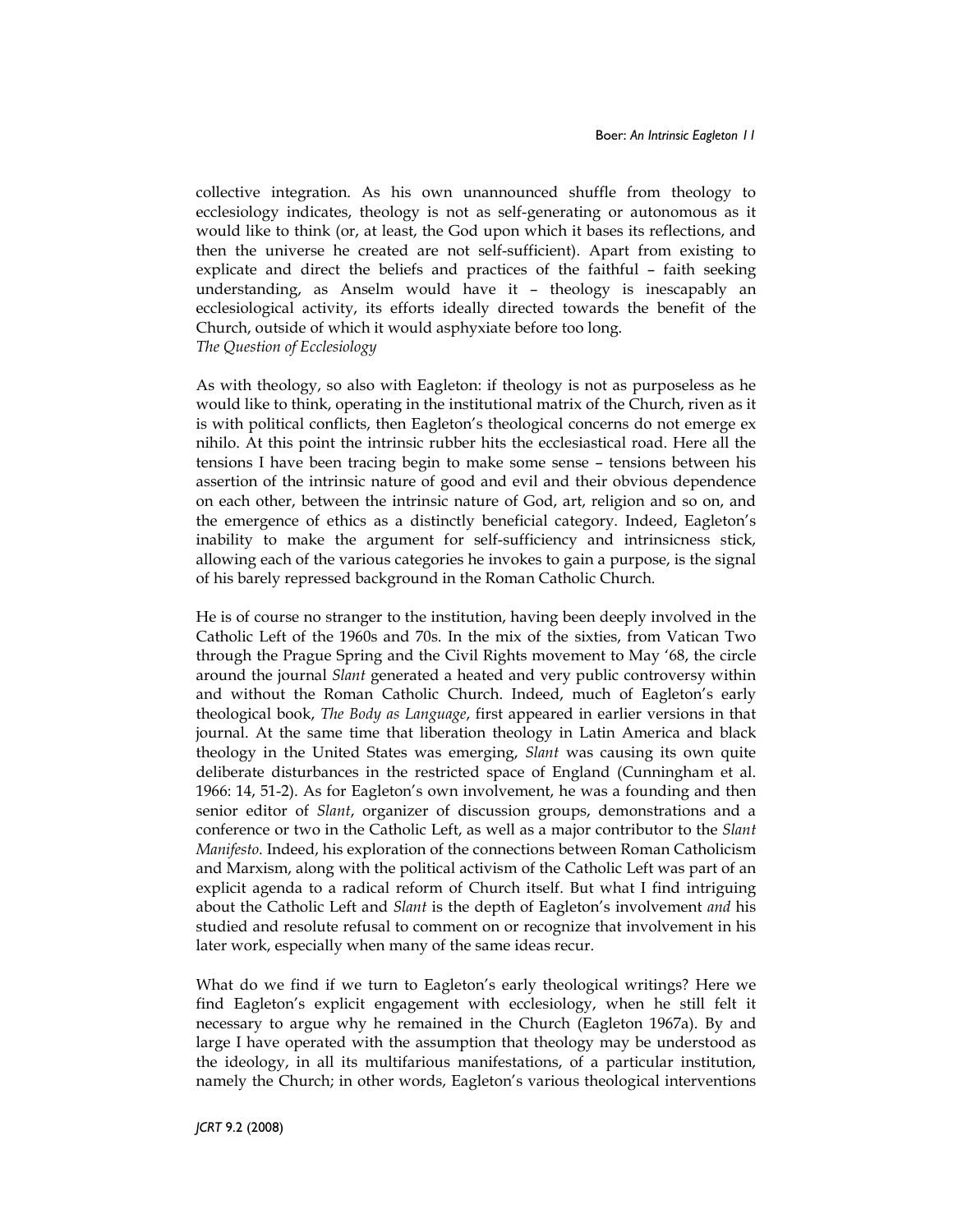bear with them an implicit ecclesiology. However, if we dig deeply enough then an Eagleton vitally concerned with the institution emerges in a number of places, especially in The New Left Church, the last chapter of The Body as Language (which first appeared as "Priesthood and Leninism" in Slant 5:3 (Eagleton 1969)) and one of his contributions to the Slant Manifesto, the essay "The Roots of the Christian Crisis" (Eagleton 1966b). Along with his love for the mystery of the Eucharist, his desire to see the Roman Catholic Church transformed from within dissipates like the mist in his later recovery of theology, apart from the odd relic.

If anything, Eagleton is more intense than Althusser in his desire for an alliance between radical Roman Catholics and the New Left more generally (see especially, Eagleton in Cunningham et al. 1966: 46-51). If Althusser called on the various fringe groups of the French Roman Catholic church to join with the communists (Althusser 1997: 21-35), Eagleton and the Slant group want to remould the church itself. The Slant symposium of 7–11 September 1967, subsequently published as From Culture to Revolution (Eagleton 1968a) had as its explicit agenda the bringing together of those within and outside the Church (Eagleton 1967b). Ecclesiologically, however, Eagleton had two strategies, one an effort to recast the whole notion of priesthood in terms of the Leninist revolutionary vanguard, and the other a historical analysis of the churches (moving beyond the Roman Catholic Church) and revolutionary movements.

As far as the latter is concerned, I am intrigued by the pattern of the argument itself, namely that there is no authentic radical past upon which the Catholic Left may draw. As far as the argument itself is concerned, Eagleton falls into the pattern of so many literary critics seeking to write history: like Raymond Williams, he draws evidence from literature such as that of Dickens, and the references to historical materials are desperately thin, quoting a little too often from one text, K.S. Inglis's Churches and the Working Class in England (Inglis 1963). What he tries to do is characterize the history of the churches (for once he does seek to deal with most of the Christian churches) and social movements in England in terms of three patterns: the liberal contradiction of seeking to connect with the working classes for their own "good" on the on hand, and to ensure the churches' survival on the other; the anti-institutionalism of so-called Christian socialism, where "socialism" meant primarily morality, relationships and the inner life over against structural change; and the problem of conservative radicalism, in which opposition to capitalism was cast in reactionary terms. All of these then become past mistakes from which the Catholic Left must learn in order to become "authentic radicals" (Eagleton in Cunningham et al. 1966: 82). It turns out, then, that the Catholic Left and the work of Slant is decidedly new, without precedent (if he had pushed back a little further he might have come across Gerard Winstanley and the Levellers at least, if not Thomas Münzer in Germany (cf. Boer 2007)). Whether this is true, and it seems not, there is an early glimmer here of what would become Eagleton's infatuation with autotelism, with the Catholic Left emerging ex nihilo, without any connection to what had gone before it. Indeed, this emergence from nothing is a feature that recurs in his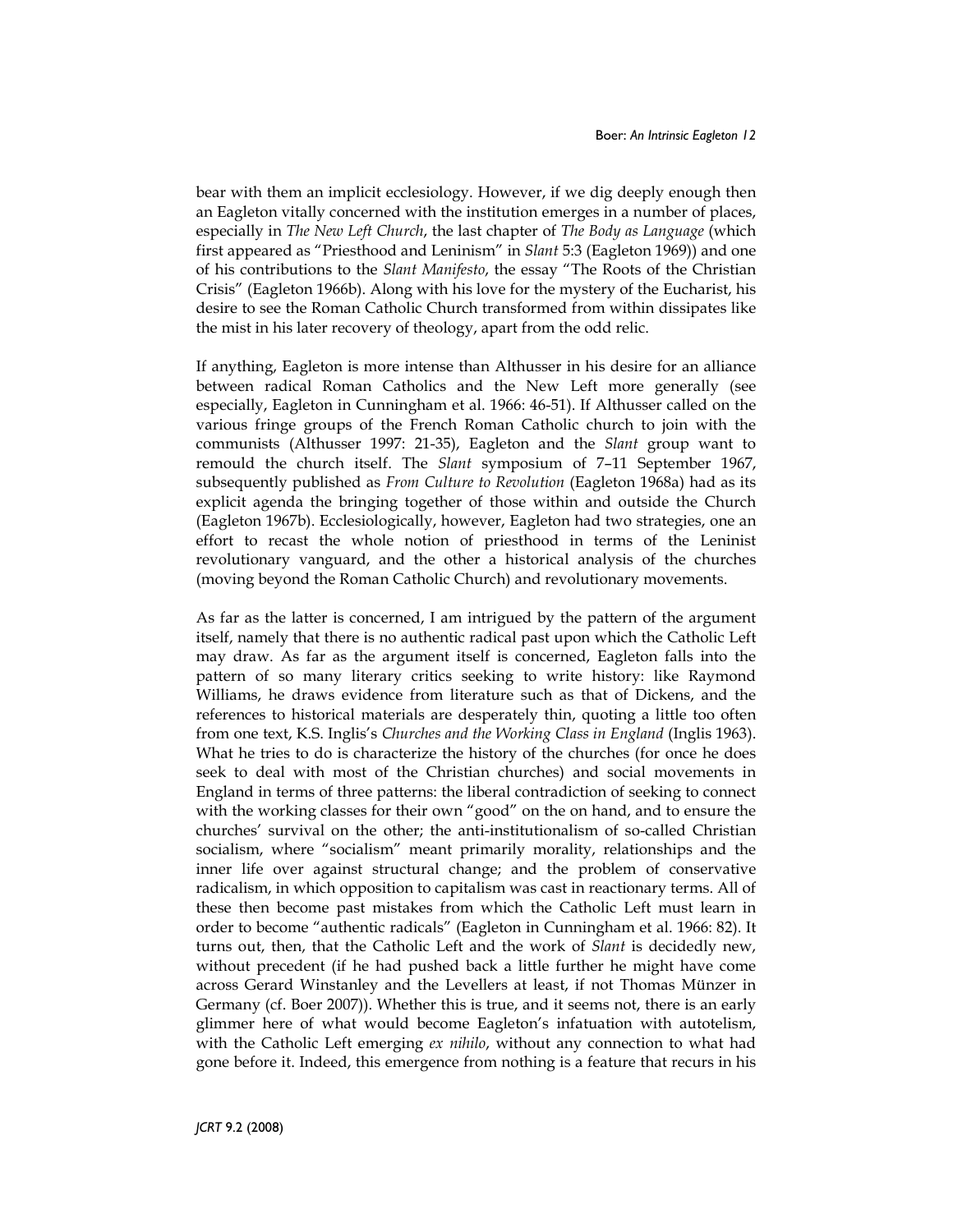arguments for the benefit of theology for the Left many years later, without a whisper of his earlier work.

What of the other ecclesiological fragment, the argument that the priesthood should be understood in terms of Lenin's vanguard? I must confess that even with Eagleton's caveat – the effort "to meet the alarmed or simply amused incredulity likely to be raised" (Eagleton 1970: 76; 1969: 12) – it does not count as one of his better arguments, even if we go back to his earlier argument that the priesthood must become democratic (Eagleton 1966c). Certainly, it flows from the argument that if the notion of the poor (the Hebrew anawim) and of christology itself is one of historical and political death and resurrection, and that if the Church is to become a revolutionary body pointing to a socialist future, then the priesthood may be understood in Lenin's terms. Further, Eagleton is influenced by at least one of the revolutionary priests in Latin America, as the one and only allusion in all of Eagleton's writings to liberation theology in the person of Camilo Torres indicates (Eagleton 1970: 93; 1969: 17). In the swirl of the sixties anything seemed possible, from anti-medicine and an anti-hospital in which patients would be able, "under democratic-participatory controls, to infect one another with germs in order to experience the transcendentally liberating effects of serious disease" (Eagleton 1968e: 32) to the priesthood as a Leninist vanguard. In the confidence of those years, Marxism was after all "the most elaborated revolutionary theory of our time" (Eagleton 1970: 76; 1969: 12).

There are two parts to Eagleton's argument: the three-way dialectic between revolutionary vanguard or party, working class rank and file and society at large is analogous to that between priesthood, laity and society; the priesthood in all its dimensions is a sacrament, a signifier of the Church's engagement with history. He will even valorise the discipline and hierarchy of vanguard and priesthood, "welded together by obedience and authority" (Eagleton 1970: 85; 1969: 15) as a necessary feature, although always on guard against becoming a self-serving elite rather than a movement at the service of the people. When we get to this point, what he calls the "sacrament of order" (Eagleton 1970: 85, 86; 1969: 15), a hierarchical vanguard that is incongruously necessary for a future "freedom-in-brotherhood" (Eagleton 1970: 85; 1969: 15), his argument begins to break down. The last phrase I quoted betrays all of the problems with such a hierarchical and disciplined body such as the priesthood: celibate, male, selfperpetuating, inherently conservative, not to mention indelibly Roman Catholic. Try as he might, stressing incongruity, fallenness, friction, paradox and withering away, he can't get around the road-block of a hierarchical institution that he recognized a few years earlier (see Cunningham et al. 1966: 44). Eagleton would once have argued that in this respect the priesthood has failed to live up to his expectations; now, the fact that he has avoided recycling this argument, preferring to torch any remaining copy of the book as a whole, says enough.

Not the most stunning of ecclesiological reflections, no matter how innovative they might have seemed at the time. It is not so strange, then, that his heavy investment in Slant and in the Roman Catholic Church itself should receive such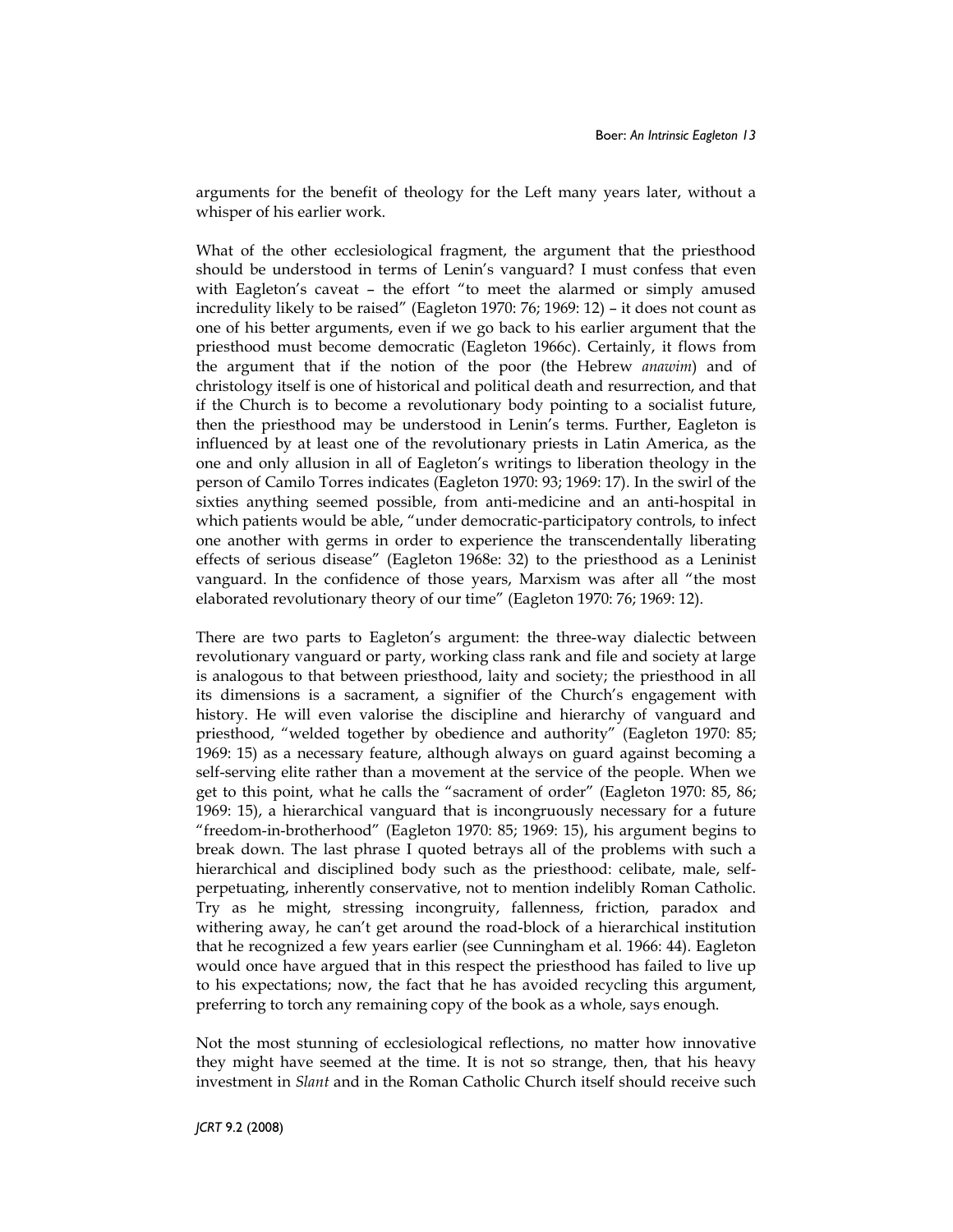scant mention in his memoir, The Gatekeeper, or that the elaboration in Sweet Violence of the same argument from the sixth chapter of The Body as Language on the political implications of Christ's death and resurrection should give no reference to that earlier text.

All we find are the slightest of allusions in his later work to his involvement in the Catholic Left and Slant. They were clearly important for Eagleton, going by the appearance in almost every issue of the journal of one piece or another by him, his role as general editor before it folded, and the listing of his own address at Jesus College, Cambridge, for correspondence concerning editorial matters. In the memoir there is much on his role as "gatekeeper" in the convent for enclosed Carmelite nuns, or the liberated sisters in the early hey-day of post-Vatican II, his Roman Catholic grammar school or the brief spell at a seminary at the mature age of 13, and especially on the dissonant value of minority Roman Catholics in a Protestant England. On this last matter, he points to the suspicion of the inner glow of private experience and subjectivism, along with the aversion to outward emotion and the Irish passion for the tribe, to the combination of sensuous symbolism and rigorous thought, to the incongruous combination of a deep pessimism about the way things are and a profound hope that they could be immeasurably better. And, like Althusser, he points to the astonishingly easy move from Roman Catholicism to Marxism without the halfway house of liberalism (see Eagleton 2001: 30-7).

In light of all of this, the dismissive and passing mention of Slant looks odd indeed. He devotes more attention to Lawrence Bright, at whose suggestion Slant was established and who was on the editorial committee. As for his complete absorption in the Catholic Left and *Slant* itself, this is all I could find: "The name of the journal, indeed the very same design, was finally adopted by a porno magazine, which Lawrence spotted one day in a Soho shop-window and gleefully circulated to the former editors. Nowadays people write the odd doctoral thesis on the Catholic left, which I suppose is one up from oblivion" (Eagleton 2001: 28). Not a bad dismissal, really, along with, "Years later, when I had some reputation as a leftist theologian…" (Eagleton 2001: 7). I am less interested in the motives for Eagleton's drawing of the curtain across this crucial element of his past, for favoring his involvement with a far-left political group in the 1980s over the Catholic Left, than in the effect it has on his theological reflections that appear also in the memoir. As I have argued above, there is much that the later Eagleton recycles from his earlier theological writings with nary a whisper of reference to those earlier works: they appear as it were out of nothing, fresh and new, a defense of a political or left theology that emerges only late in his work. The almost complete erasure of that past, the blacking out of the politically charged Catholic Left that provided the substance of his theological thought, is expressed most clearly in the one significant new interest of these later reflections, namely the intrinsic nature of key theological concepts. Autotelism may then be read as a symptom of this repressed past. Epilogue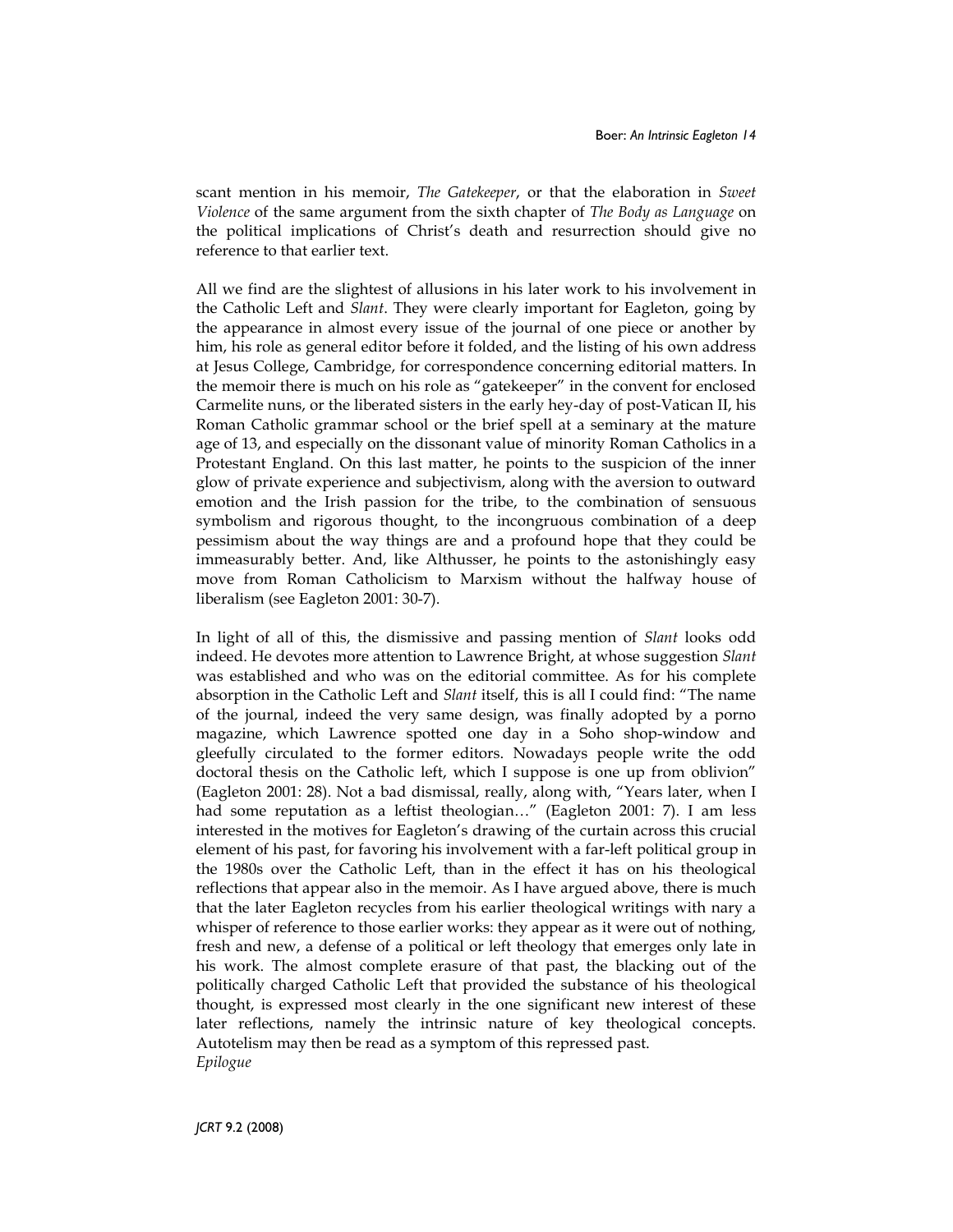Even if the Catholic Left and the Roman Catholic Church itself in the turmoil of the sixties was the context of most of Eagleton's theological positions, generated out of a desire to reform the church from within by means of Marxism (see Eagleton 1970: 95-115), this is hardly the context of Eagleton's return to theology at the turn of the millennium. By that time he had long since left that circumscribed institutional location to become one of the leading Marxist literary and cultural critics. In contrast to his earlier desire to bring Marxism into the Roman Catholic Church, along with the insights of contemporary linguistic theory (especially Barthes, Merleau–Ponty and Wittgenstein) that characterizes The Body as Language, the scourge of the establishment seeks to bring theology into the debates within the Left. Hence the curiously idealistic image of the Church and theology that appears in these works. Hence the almost complete absence of references to theological works, especially liberation and political theology, except for one to Herbert McCabe's God Matters (McCabe 1987) and the dedication of Sweet Violence to McCabe, a comrade from the old Catholic Left. One hardly gains the impression of a flawed and often brutal institution from Eagleton's later theological writings. Or rather, when he does recognize the less than idyllic nature of the Church itself, he is keen to move beyond that which stops so many short at the gates. His polemical targets are now liberals and conservatives of any ilk rather than those within the Church (Eagleton 1970: 94- 100), the odd postmodernist every now and then, as well as the theologically illinformed fellow travellers on the Left, rather than positions he opposes within the Church. In this context it becomes easier to present theology as an autonomous discipline, concerned with itself and in some curious way immune from being implicated in the less than illustrious past of capitalism.

## Works Cited

- Adorno, Theodor W. 1989. Kierkegaard: Construction of the Aesthetic. Translated by R. Hullot-Kentor. Vol. 61, Theory and History of Literature. Minneapolis: University of Minnesota Press.
- Althusser, Louis. 1997. The Spectre of Hegel: Early Writings. Translated by G. M. Goshgarian. London: Verso.
- Boer, Roland. 2007. Rescuing the Bible. Blackwell Manifestos. London: Blackwell.
- Copjec, Joan, ed. 1996. Radical Evil. Vol. 2, S. London: Verso.
- Cunningham, Adrian, Eagleton Eagleton, Brian Wicker, Martin Redfern, and Lawrence Bright. 1966. "Slant Manifesto": Catholics and the Left. London: Sheed and Ward.
- Eagleton, Terry. 1966b. The Roots of the Christian Crisis. In "Slant Manifesto": Catholics and the Left, edited by A. Cunningham, Terry Eagleton, Brian Wicker, Martin Redfern and Lawrence Bright OP. London: Sheed & Ward.

———. 1966c. The New Left Church. London: Sheed and Ward.

JCRT 9.2 (2008)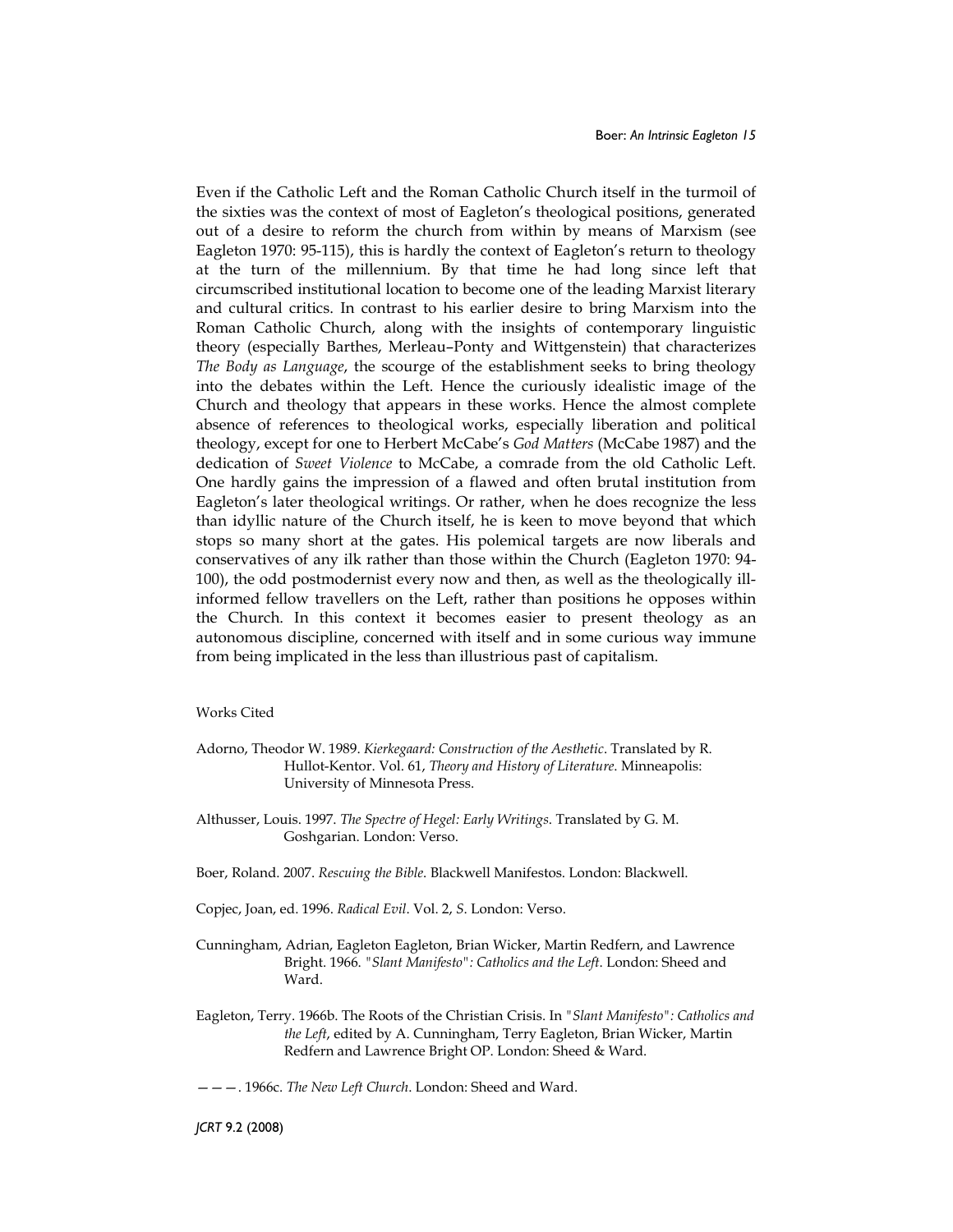- $---$ . 1967a. Why We Are Still in the Church. Slant 3 (2):25-8.
- ———. 1967b. The Slant Symposium. Slant 3 (5):8-9.
- ———. 1968e. Anti-medicine. Slant 4 (4):32.
- ———. 1969. Priesthood and Leninism. Slant 5 (4):12-17.
- ———. 1970. The Body as Language: Outline of a 'New Left' Theology. London: Sheed and Ward.
- ———. 2001. The Gatekeeper: A Memoir. London: Penguin.
- ———. 2003a. Figures of Dissent: Critical Essays on Fish, Spivak, Zizek and Others. London: Verso.
- ———. 2003b. Sweet Violence: The Idea of the Tragic. Oxford: Blackwells.
- ———. 2003c. After Theory. New York: Basic Books.
- ———. 2007. Terry Eagleton Present Jesus Christ: The Gospels. London: Verso.
- Eagleton, Terry, and Brian Wicker, ed. 1968a. From Culture to Revolution: The Slant Symposium 1967. London: Sheed and Ward.
- Gramsci, Antonio. 1992. Prison Notebooks. Translated by J. A. Buttigieg, and Callari, Antonio. Edited by L. D. Kritzman, and Wolin, Richard. Vol. 1, European Perspectives. New York: Columbia University Press. Original edition, Quaderni del carcere.
- ———. 1995. Further Selections from the Prison Notebooks. Translated by D. Boothman. Minneapolis: University of Minnesota Press.
- Inglis, K. S. 1963. Churches and the Working Classes in Victorian England. London: Sheed and Ward.
- Lacan, Jacques. 1992. The Ethics of Psychoanalysis 1959-1960: The Seminar of Jacques Lacan. Translated by D. Porter. Edited by J.-A. Miller. London: Tavistock/Routledge.

McCabe, Herbert. 1987. God Matters. London.